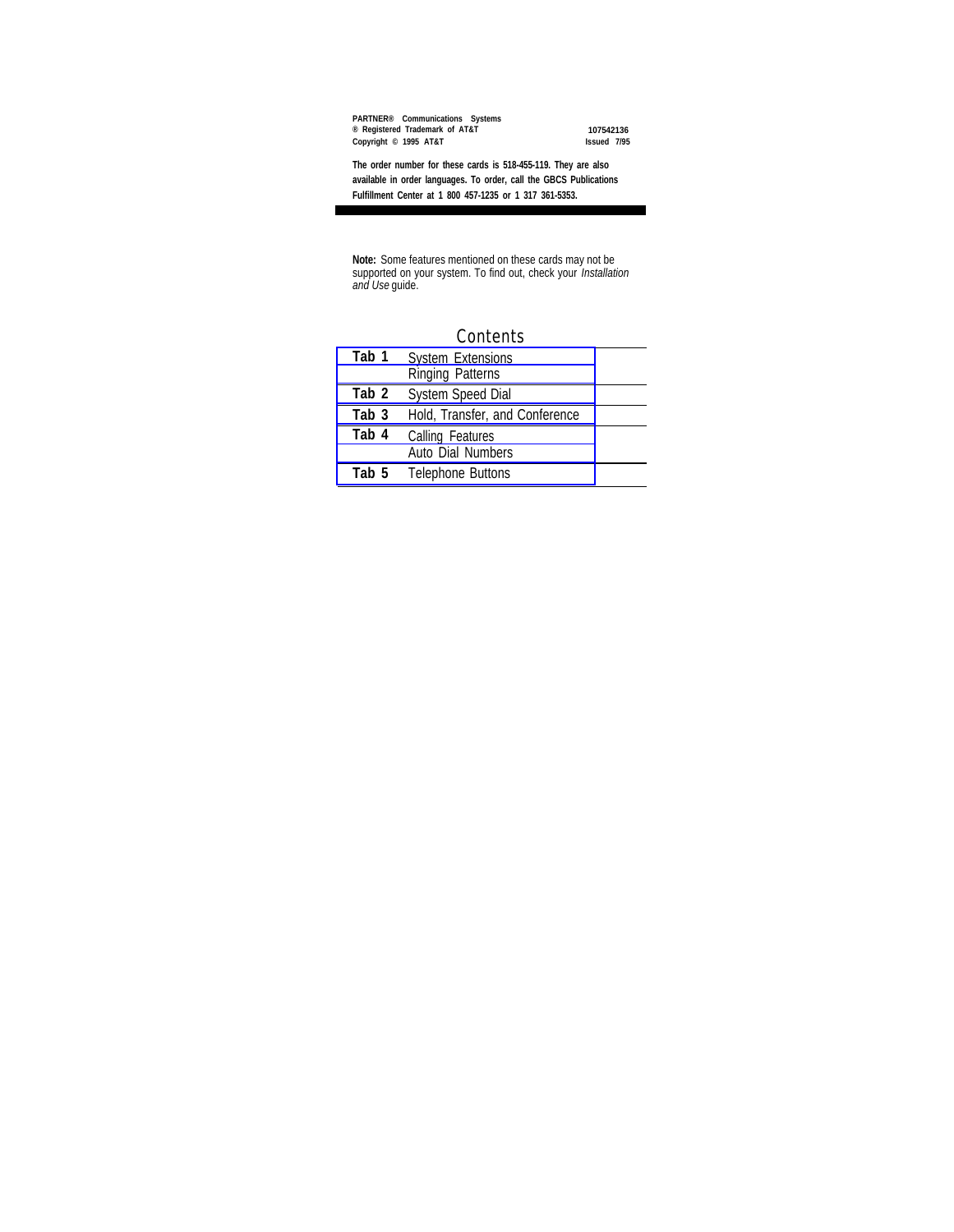| PARTNER® Communications Systems |                    |
|---------------------------------|--------------------|
| ® Registered Trademark of AT&T  | 107542136          |
| Copyright © 1995 AT&T           | <b>Issued 7/95</b> |

**The order number for these cards is 518-455-119. They are also available in other languages. To order, call the GBCS Publications Fulfillment Center at 1 800 457-1235 or 1 317 361-5353.**

### *System Extensions*

<span id="page-1-0"></span>**To use:** Press [*Intercom*] then Ext.

<span id="page-1-1"></span>

| Name | Ext. | Name | Ext. |
|------|------|------|------|
|      |      |      |      |
|      |      |      |      |
|      |      |      |      |
|      |      |      |      |
|      |      |      |      |
|      |      |      |      |

#### **Ringing Patterns Westerns**

You can tell the type of call coming in by the way the phone rings:

| RingRingRingRingRingRing     | Outside Call            |  |
|------------------------------|-------------------------|--|
| Ring-BEEPRing-BEEPRing-BEEP  | Inside Call             |  |
| Ring-BEEP-BEEPRing-BEEP-BEEP | <b>Transferred Call</b> |  |

If Unique Line Ringing is active, all incoming outside calls ring as follows:

- Line 1-pattern descibed above.
- Line 2-ascending tone with dip.
- Line 3-descending tone.
- Line 4-mixed tone.

Outside calls transferred to your extension ring with the appropriate Unique Line Ringing pattern followed by two beeps.

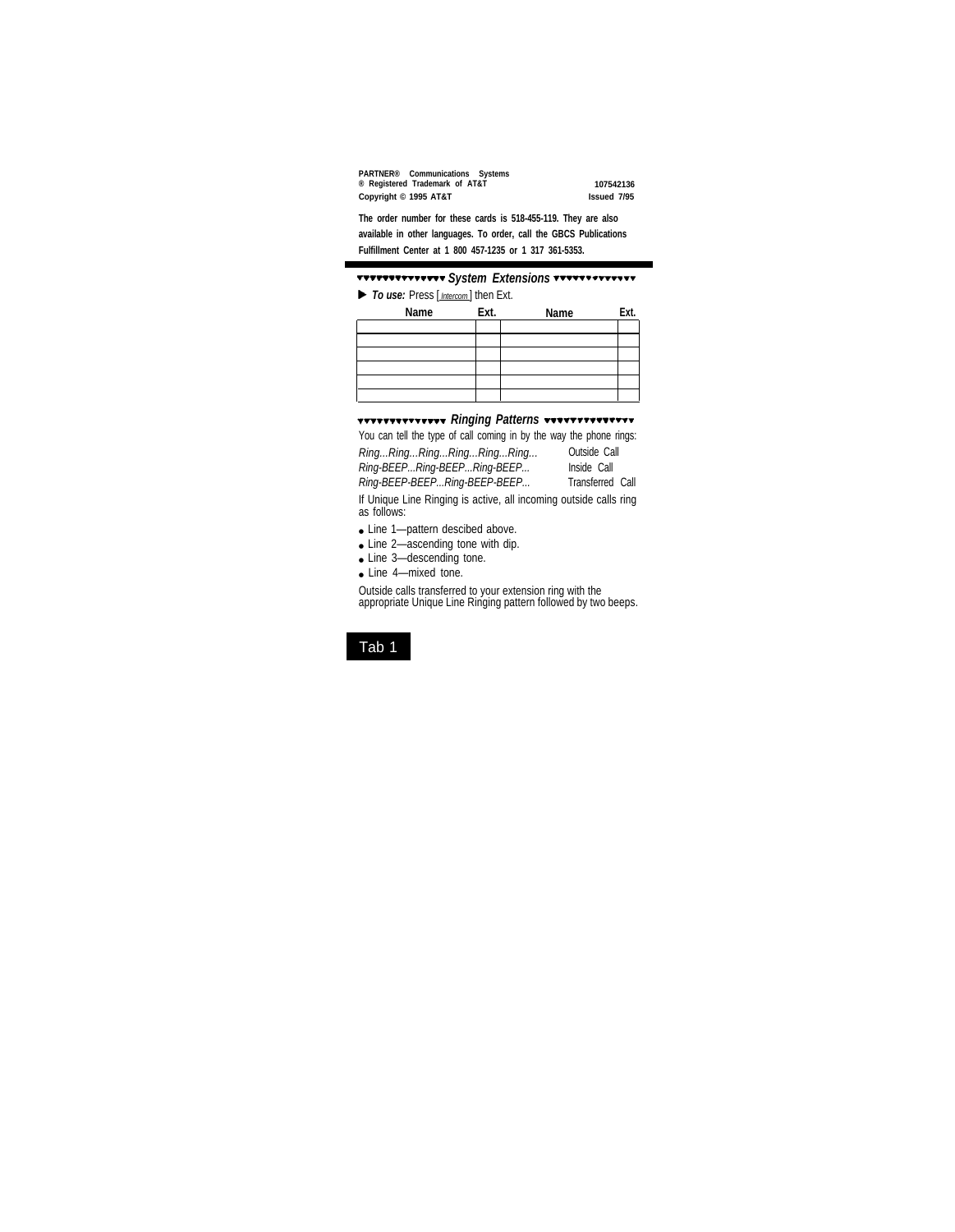| <b>PARTNER® Communications Systems</b> |                    |
|----------------------------------------|--------------------|
| ® Registered Trademark of AT&T         | 107542136          |
| Copyright © 1995 AT&T                  | <b>Issued 7/95</b> |

**The order number for these cards is 518-455-119. They are also available in other languages. To order, call the GBCS Publications Fulfillment Center at 1 800 457-1235 or 1 317 361-5353.**

## <span id="page-2-0"></span>*System Speed Dial*

*To use:* Press [ *Feature* ] then code (20-79).

| Name | Code | Name | Code |
|------|------|------|------|
|      |      |      |      |
|      |      |      |      |
|      |      |      |      |
|      |      |      |      |
|      |      |      |      |
|      |      |      |      |
|      |      |      |      |
|      |      |      |      |
|      |      |      |      |
|      |      |      |      |
|      |      |      |      |
|      |      |      |      |
|      |      |      |      |
|      |      |      |      |
|      |      |      |      |
|      |      |      |      |
|      |      |      |      |
|      |      |      |      |
|      |      |      |      |
|      |      |      |      |
|      |      |      |      |
|      |      |      |      |

Tab 2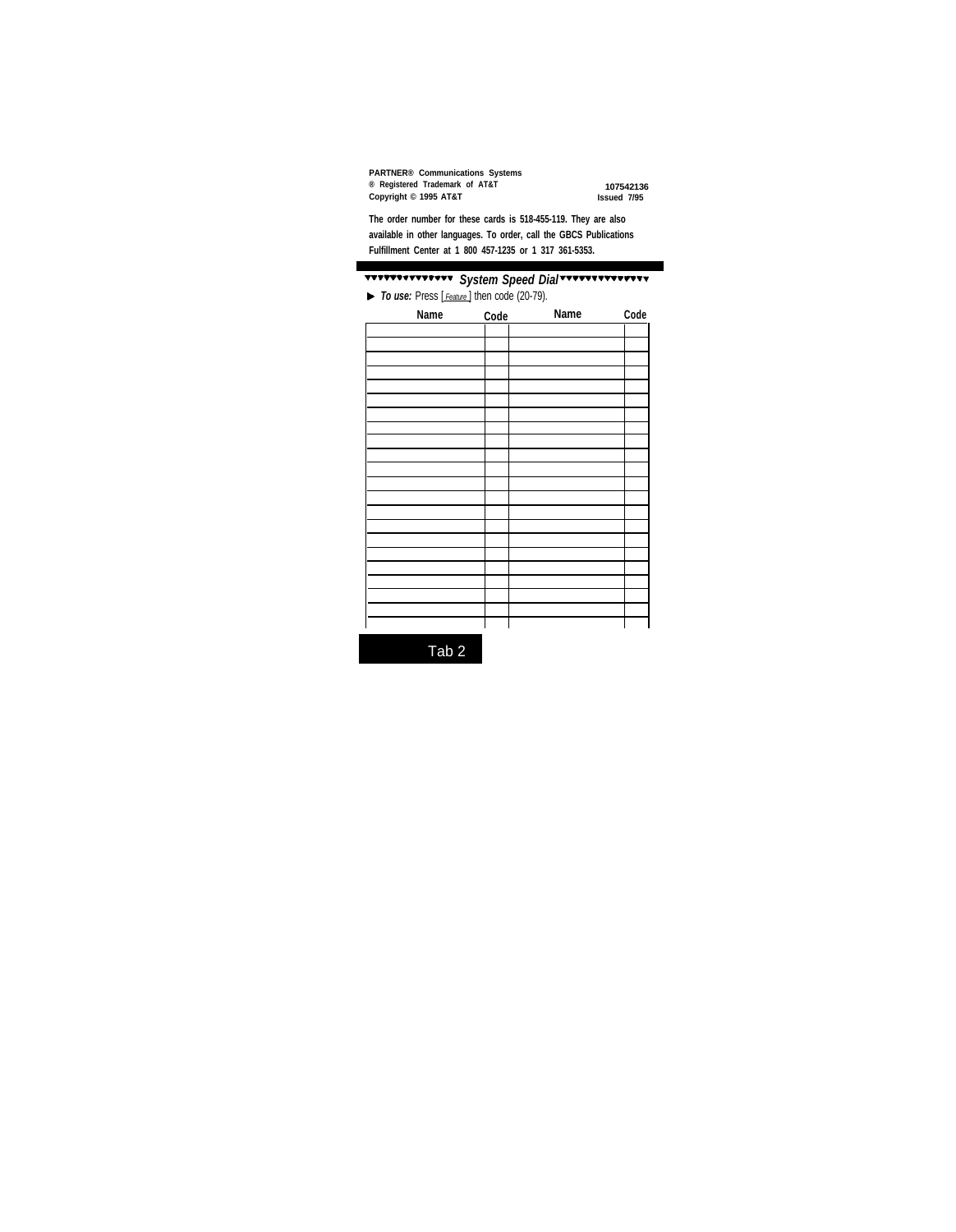**PARTNER® Communications Systems ® Registered Trademark of AT&T 107542136 Copyright © 1995 AT&T Issued 7/95**

**The order number for these cards is 518-455-119. They are also available in other languages. To order, call the GBCS Publications Fulfillment Center at 1 800 457-1235 or 1 317 361-5353.**

## *Hold, Transfer, and Conference*

<span id="page-3-0"></span>*To put a call on hold:* Press [ *Hold* ]. Anyone with the  $line can pick it up.$ 

### *To pick up a held call:*

Press the button next to the winking green light.

- *To transfer an outside call:*
- 1. Press [ *Transfr* ].
- 2. Dial the extension number.
- 3. Announce the call.
- 4. Hang up.
- *To initiate a conference call:*
- 1. While on a call, press [ *Conf* ].
- 2. Press an idle intercom or line button.
- 3. Call another person.
- 4. After the person answers, press [*conf*] again.
- 5. Hang up to end the conference call.
- You can add 2 people (3 total) to a conference call.
- To drop the last person added to the call, press [ *Feature* ] [ *0* ] [ *6* ] or the Drop button if you have one.

# Tab 3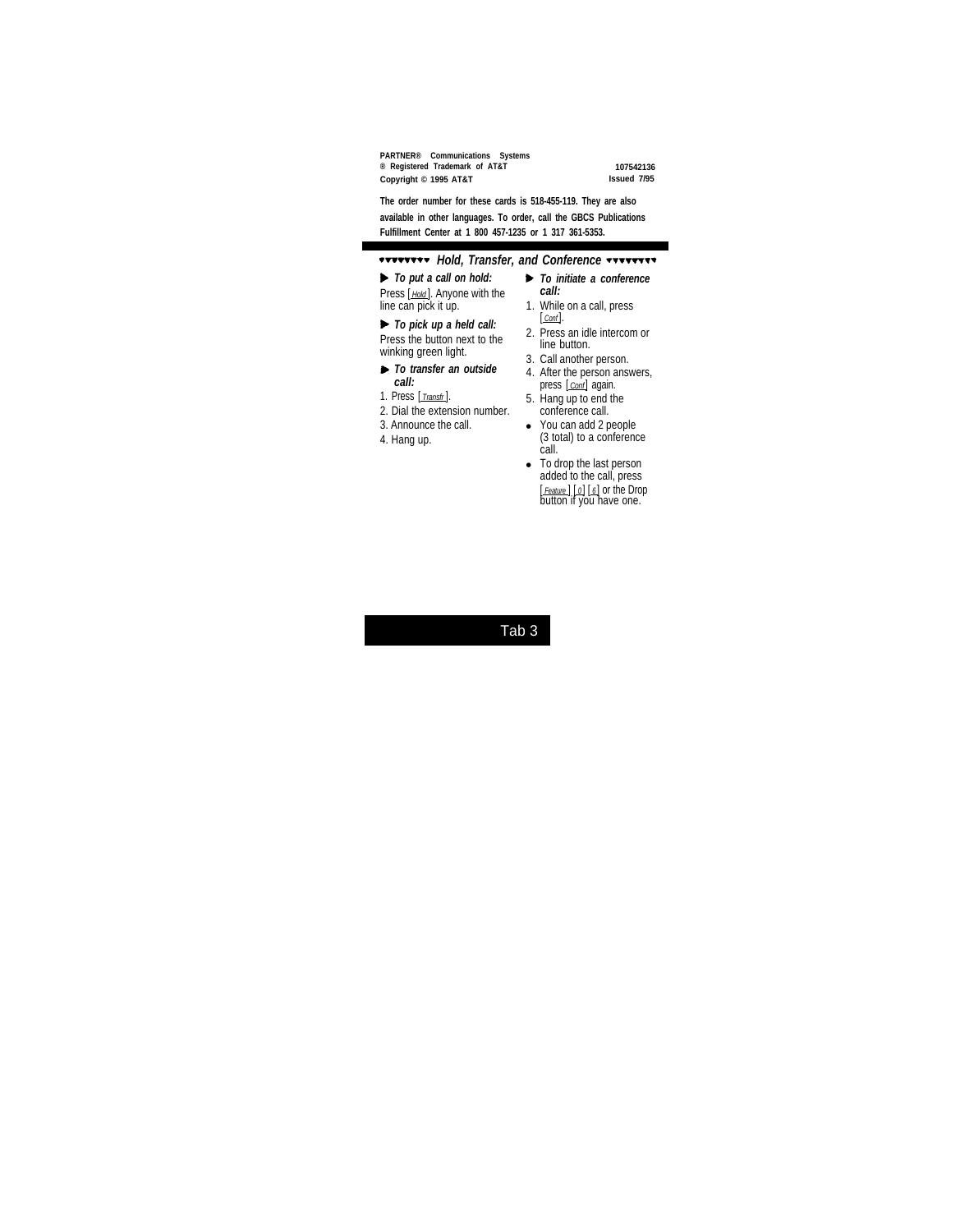**PARTNER® Communications Systems ® Registered Trademark of AT&T 107542136 Copyright © 1995 AT&T Issued 7/95**

**The order number for these cards is 518-455-119. They are also available in other languages. To order, call the GBCS Publications Fulfillment Center at 1 800 457-1235 or 1 317 361-5353.**

<span id="page-4-1"></span><span id="page-4-0"></span>

| ************** Calling Features*************** |                                                                  |                                        |
|------------------------------------------------|------------------------------------------------------------------|----------------------------------------|
|                                                | PARTNER-18D/<br>PARTNER-18                                       | PARTNER-6                              |
| <b>Conference Drop</b>                         | Drop Button                                                      | $[$ Feature $[$ $[$ $0]$ $[$ $\delta]$ |
| Group Paging                                   | $[$ Intercom $\pm$ $\pm$ $\pm$ $\pm$                             | $[\text{Intercom}][\star][z]$          |
| Last Number Redial                             | <b>Last Number Redial</b><br><b>Button</b>                       | $[$ Feature $]$ $[$ $0]$ $[$ $5]$      |
| Music Access                                   | $\lceil$ Intercom $\lceil$ $\lceil$ $\lceil$ $\lceil$ 5 $\rceil$ | $[$ Intercom $[1]$ $[5]$               |
| Privacy                                        | <b>Privacy Button</b>                                            | Not Available                          |
| Recall                                         | <b>Recall Button</b>                                             | [ Feature ][ 0][ 3]                    |

### **AUTO Dial Numbers And Auto Dial Numbers**

- *To store a number for one-touch dialing:*
- 1. Press [ *Feature* ] [ *0* ] [ *0* ].
- 2. Press a programmable Auto Dial button.\*
- 3. For:
- Intercom Auto Dial, press left [ *Intercom* ] and dial the extension number.
- Outside Auto Dial, dial the

telephone number up to 20 digits.

- Group Paging, press left [ *Intercom* ] [ ★ ] [ *7* ].
- Music Access, press left [ *Intercom* ] [ *1* ] [ *5* ].
- 4. To store additional Auto Dial numbers, repeat Steps 2 and 3.
- 5. Press [ *Feature* ] [ *0* ] [ *0* ] when you are done.

Tab 4

<sup>\*</sup> On PARTNER systems, the four Auto Dial buttons without lights on PARTNER-18D phones are not operational.